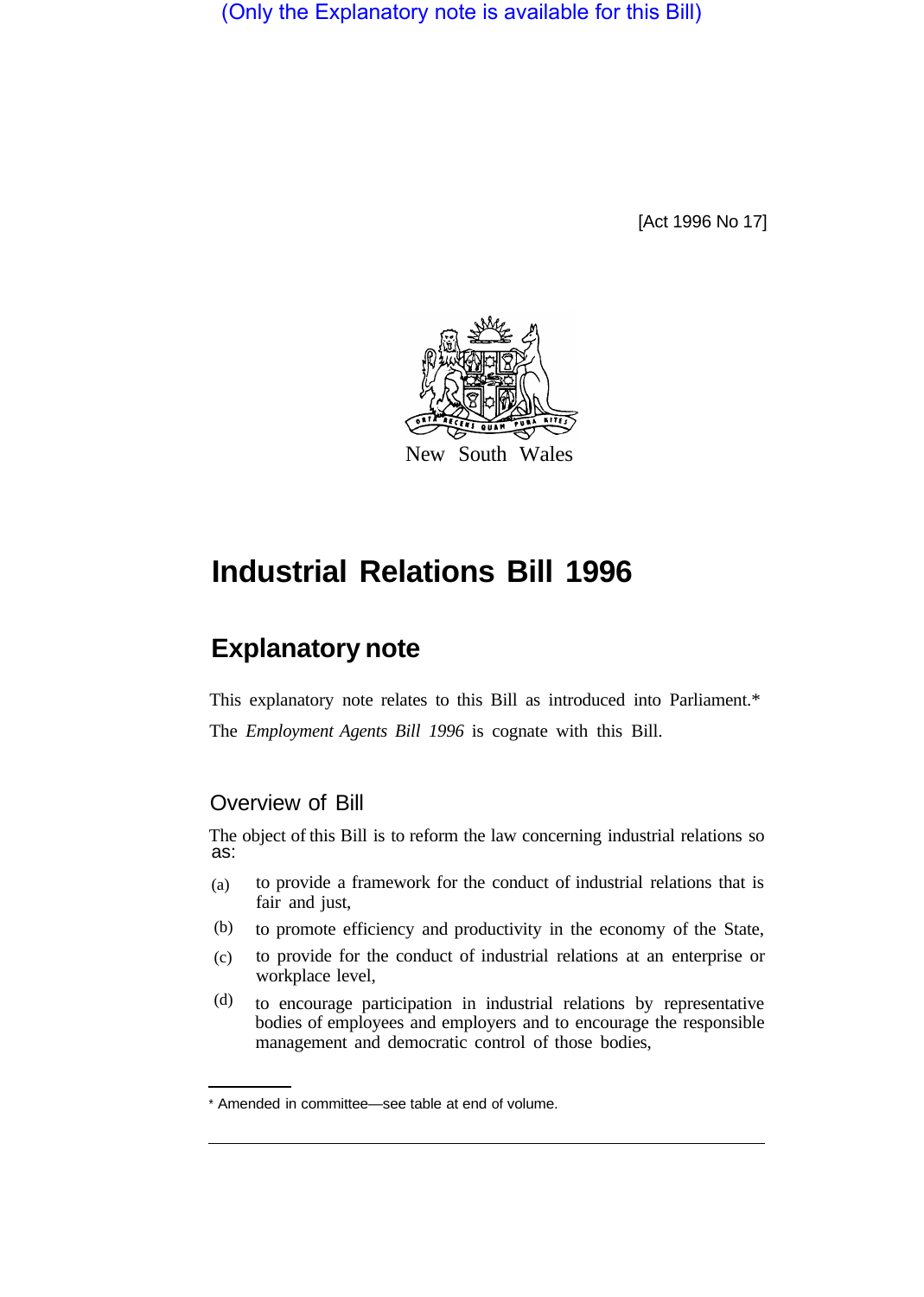Explanatory note

- (e) to facilitate appropriate regulation of employment through awards, enterprise agreements and other industrial instruments,
- (f) to prevent and eliminate discrimination in the workplace and in particular to ensure equal remuneration for men and women doing work of equal or comparable value,
- (g) to provide for the resolution of industrial disputes by conciliation and, if necessary, by arbitration in a prompt and fair manner and with a minimum of legal technicality,
- (h) to encourage and facilitate co-operative workplace reform and equitable, innovative and productive workplace relations.

The Bill repeals the *Industrial Relations Act 1991* (the *1991 Act)*. The provisions of that Act relating to the licensing and regulation of private employment agents are being carried forward by the cognate *Employment Agents Bill 1996.* 

Key changes effected by the Bill include the following:

- $(a)$ The present Industrial Relations Commission and Industrial Relations Court will be integrated into a single tribunal. Judicial functions under the proposed Act will be exercised by the judicial members of the Commission sitting as the Commission in Court Session. The existing Judges of the Industrial Court (who are also members of the present Commission) will become judicial members and retain the same status, remuneration and rights as Judges of the Supreme Court.
- $(b)$ The new Commission will be given more flexible powers to make awards on conditions of employment and to deal with industrial disputes. The proposed Act will remove restrictions under the 1991 Act on powers exercisable during the initial period of an award or agreement (the so called "interests/rights" dichotomy).
- $(c)$ Enterprise agreements are to be retained as an alternative to award coverage. Under the proposed Act, responsibility for the supervision of agreements and the maintenance of minimum employment standards is to be given to the new Commission.
- The proposed Act will place greater emphasis on the elimination of  $(d)$ discrimination in employment and on pay equity for men and women doing work of equal or comparable value.
- The proposed Act will place less emphasis on criminal sanctions for  $(e)$ the purposes of enforcement.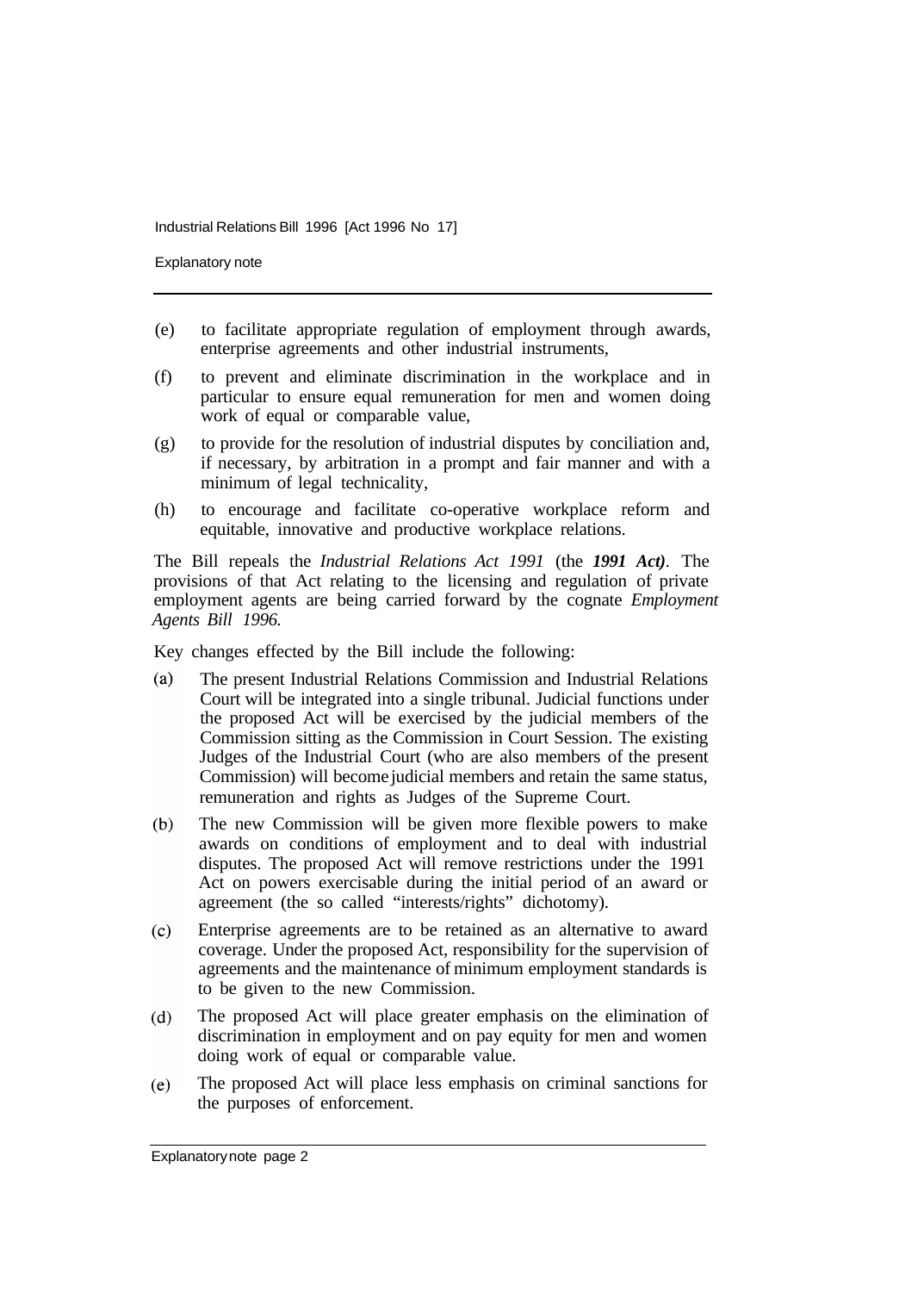Explanatory note

- (f) The proposed Act will make provision setting out principles of association and providing for their enforcement so as to encourage membership of industrial organisations as well as prevent the victimisation of those who choose to become or not become members.
- (g) The existing provisions relating to unfair dismissals, parental leave, part-time work, unfair contracts and registration of industrial organisations are to be carried forward with a number of changes to streamline and improve their operation.

# Outline of provisions

# **Chapter 1 Preliminary**

**Chapter 1** deals with preliminary matters such as the name, commencement and objects of the proposed Act and the definitions used in the proposed Act.

# **Chapter 2 Employment**

**Chapter 2** deals with general employment matters. The Chapter makes provision, in particular, with respect to awards, enterprise agreements, parental leave, part-time work, unfair dismissals, unfair contracts and payment of remuneration.

# **Part 1 Awards**

This Part gives the Commission comprehensive powers to make and vary awards setting conditions of employment for employees. Ordinarily, an award will apply for not less than one year and not more than three years, or for a period not exceeding the anticipated life of a project. Awards will continue to contain appropriate procedures for dealing with industrial disputes. The Commission will have an expanded role in ensuring that awards are kept up-to-date, relevant and consistent with the objects of industrial and anti-discrimination legislation. Existing provisions relating to awards (including the maximum 40-hour week, minimum one week sick leave and the prohibition on cashing-in sick leave) are to be retained.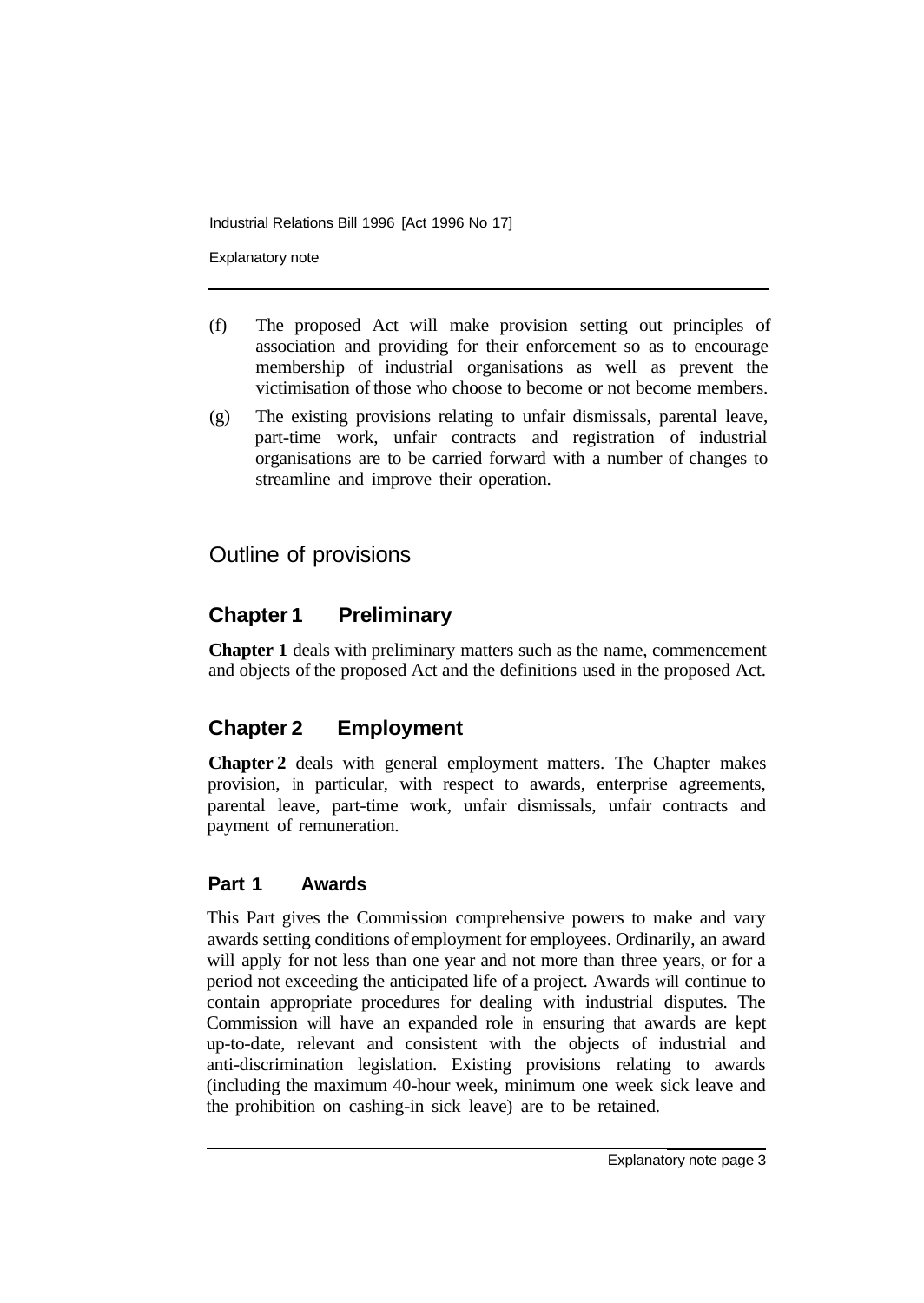Explanatory note

## **Part 2 Enterprise agreements**

This Part continues to make enterprise agreements available as an alternative to award coverage for workplaces. The approval process for new agreements will be changed and agreements will become available for projects on which a number of employers are engaged.

Under the Part, enterprise agreements may be made between employers and industrial organisations of employees and, where there is a secret ballot in which at least 65% of the employees agree, directly between employees and their employer. Peak industrial organisations will be able to negotiate agreements on behalf of their member organisations in order to simplify agreements for major projects on which many employers are engaged.

Enterprise agreements will override inconsistent award provisions. However all agreements will be required to be approved by the Commission. An agreement will be approved only if it does not, on balance, provide a net detriment to employees when compared with the aggregate package of employment conditions that would otherwise be available under the relevant award. The Commission is required tu establish principles against which all agreements will be tested to determine whether they meet the requirements of the legislation and the appropriateness of the negotiation process. Relevant industrial organisations and other bodies will be notified of proposed agreements made directly with employees and will be given the right to make submissions to the Commission on whether they should be approved.

#### **Part 3 National and State decisions**

This Part carries forward the provisions of the 1991 Act that enable the Commission to adopt general wage and other decisions of the Australian Industrial Relations Commission and to make necessary changes to State awards as a consequence of their adoption.

In addition provision will be made to enable the Commission to make a State-wide decision without the necessity for a national decision.

#### **Part 4 Parental leave**

The Part carries forward provisions in the 1991 Act that confer an entitlement to a maximum of 52 weeks unpaid parental leave (maternity leave, paternity leave or adoption leave). However a number of changes have been made to simplify and improve the provisions. In particular, in the case of male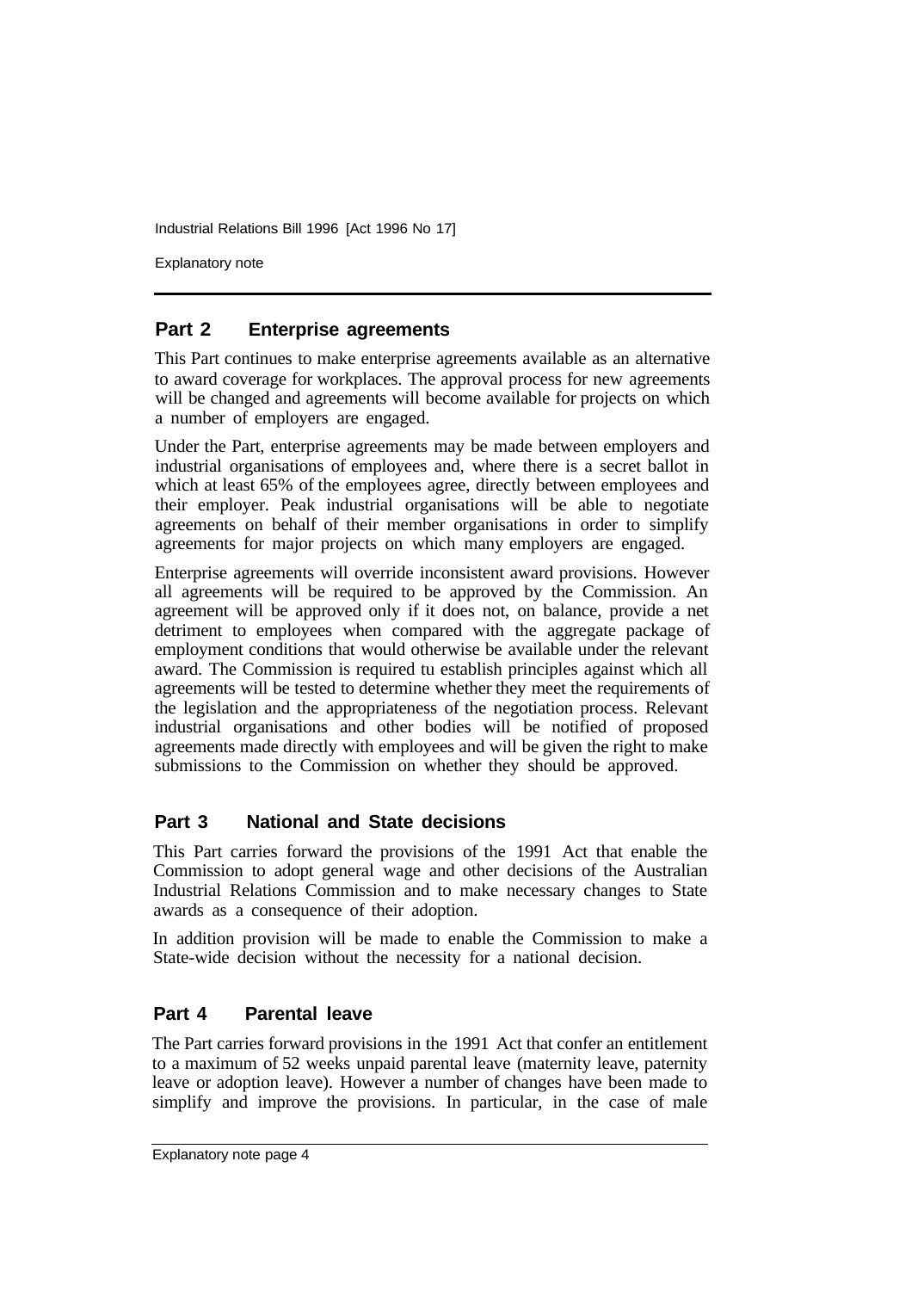Explanatory note

employees, the consent of the employer will no longer be required for the continuation of paternity leave after the first week, or for the continuation of adoption leave after the first 3 weeks, in order to be the primary care giver of the child. The removal of that requirement will bring the State provisions into line with the minimum entitlements applicable under the Commonwealth Act.

## **Part 5 Part-time work**

This Part carries forward provisions in the 1991 Act relating to part-time work agreements. Under the Part employees may, with the agreement of their employers, work part-time. A part-time work agreement may be made despite certain restrictions in awards on such work. A number of changes have been made to streamline the provisions.

#### **Part 6 Unfair dismissals**

This Part re-enacts the provisions of the 1991 Act relating to unfair dismissals. The Part enables an application to be made to the Commission to conciliate in relation to the dismissal (or threatened dismissal) of an employee if the dismissal is claimed to be unfair in that it was (or would be) harsh, unreasonable or unjust. The Part provides for arbitration by the Commission if conciliation fails, and empowers the Commission to make appropriate orders for reinstatement, re-employment, payment of lost wages or compensation.

Under the re-enacted provisions an industrial organisation will be able to make a single application in respect of a number of employees who have been dismissed.

# **Part 7 Protection of injured employees**

This Part re-enacts provisions of the 1991 Act designed to protect the employment of employees injured on the job. The application of the provisions and the remedies available have been clarified and extended having regard to the provisions relating to unfair dismissals.

An employee who is dismissed from employment on account of an injury on the job is entitled to be reinstated on demand, if the employee is fit to resume employment. A failure by the employer to accede to this demand may be remedied by an order for reinstatement, made by the Commission. It is an offence for an employer to dismiss the injured employee, on account of the injury, within 6 months of the employee becoming unfit for employment.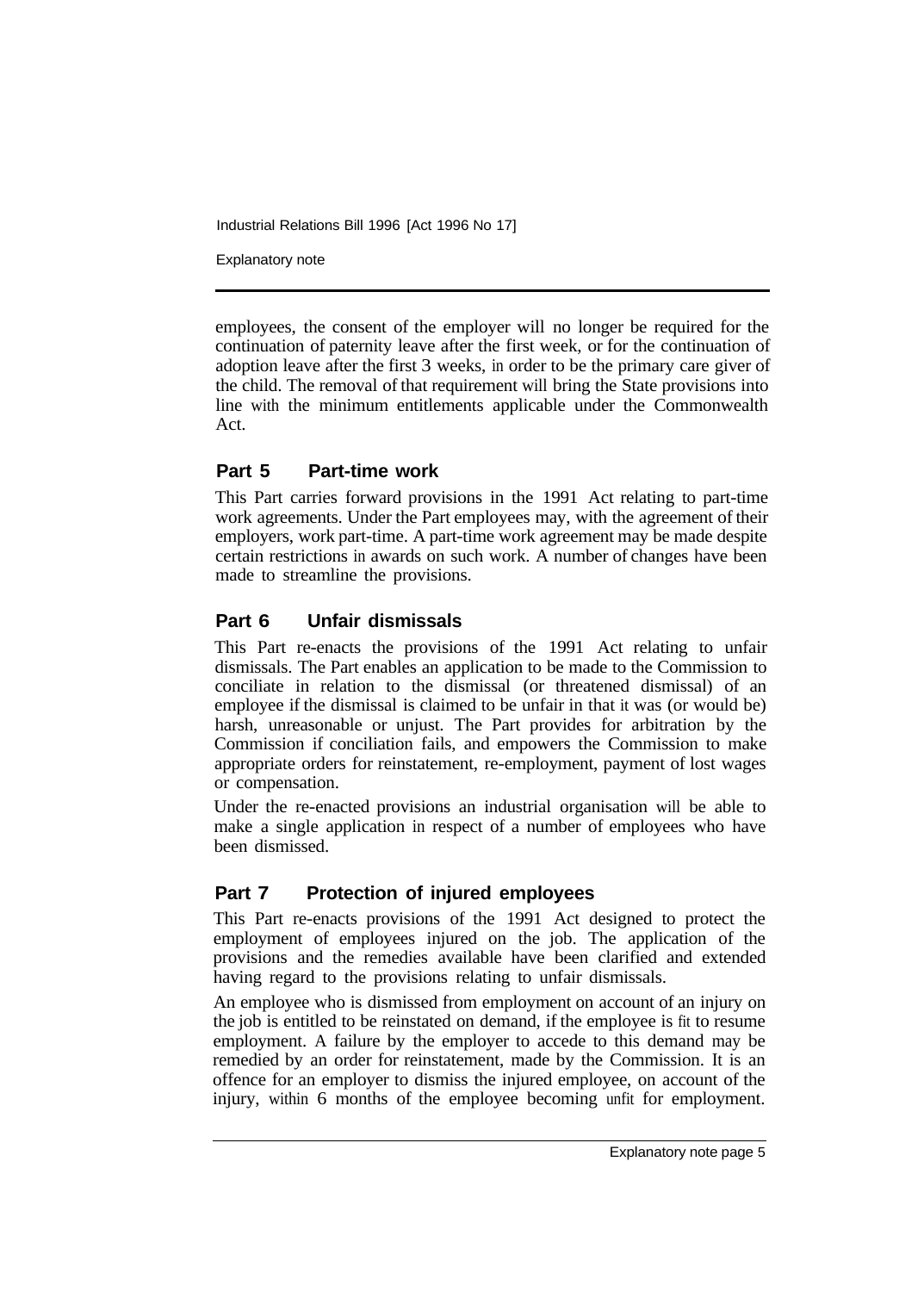Explanatory note

#### **Part 8 Protection of entitlements on transfer of business**

This Part re-enacts provisions of the 1991 Act that protect the entitlements of employees on a transfer of the employer's business.

## **Part 9 Unfair contracts**

This Part continues the existing industrial jurisdiction to set aside or vary contracts, under which people perform work, that are unfair (including harsh, unconscionable, against the public interest or providing less remuneration than that which would be payable by law to employees). Provision has been included to make it clear that a contract may become unfair after it is made because of the conduct of the parties, any variation of the contract or for any other reason.

The Part also continues the jurisdiction of the Commission to determine minimum remuneration under contracts found to be unfair that relate to building work and to door-to-door hand bill delivery or sale work.

#### **Part 10 Payment of remuneration**

This Part provides for the manner in which employees are to be remunerated for their work. The Part continues the relevant provisions of the 1991 Act and the former *Truck Act 1900.* Wages are to be paid in money (or, with appropriate arrangements, by cheque or deposit in a financial institution) and not in goods, board or lodgings. Any such payment in kind does not mitigate a debt consisting of unpaid wages, and is not recoverable by the employer. An employer is prohibited from directing the manner in which an employee spends his or her wages. The Part continues the new provision included in the 1991 Act to give employees the right to nominate their own superannuation fund for superannuation payments with the approval of the employer.

The Part requires that particulars of wages are to be supplied to employees when they are paid and enables regulations to be made requiring employers to keep relevant records.

The Part also carries forward provisions of the 1991 Act relating to permits for under-award pay for impaired employees, orders for the stand-down of employees without pay because of industrial or other action and the liability of principal contractors for remuneration payable to employees of subcontractors.

Explanatory note page 6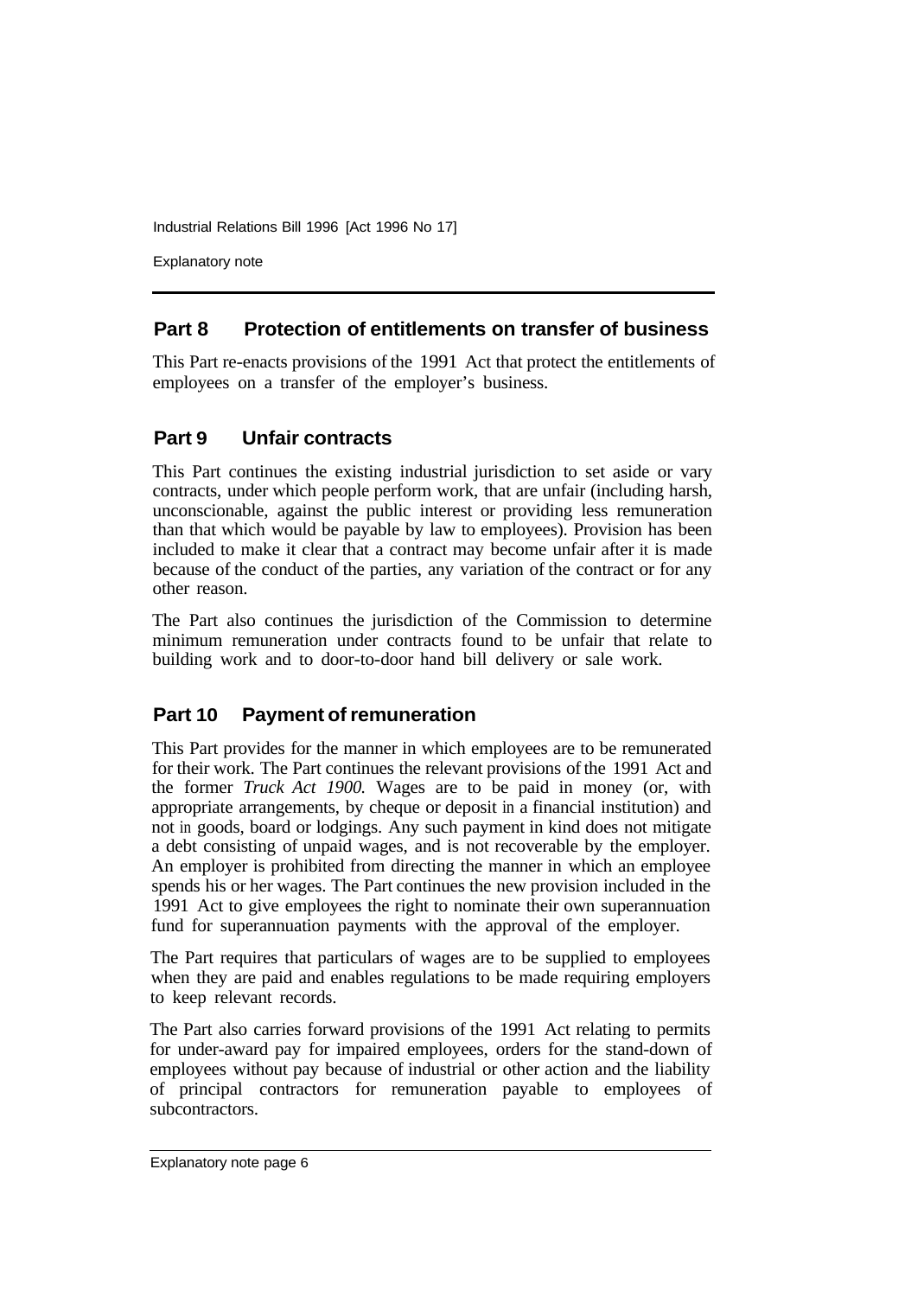Explanatory note

# **Chapter 3 Industrial disputes**

**Chapter 3** deals with power of the Commission to deal with industrial disputes.

# **Part 1 Conciliation and arbitration of industrial disputes**

This Part requires the Commission to deal with an industrial dispute notified to it initially by conciliation. Arbitration may only proceed if, having regard to the effect on the parties and the public generally of any industrial action, the Commission issues a certificate that reasonable attempts have been made to resolve the dispute by conciliation. Provisions for compulsory conferences are continued.

# **Part 2 Dispute orders**

This Part confers powers on the Commission to make dispute orders to deal with industrial disputes (including orders preventing or restraining industrial action, requiring the reinstatement of employees and preventing secondary boycotts). The Commission may punish breaches of dispute orders in a number of ways (including deregulation of an industrial organisation and the imposition of a fine).

# **Part 3 Common law actions during conciliation of industrial disputes**

This Part contains new provisions that provide for a temporary bar on certain common law industrial tort actions arising from an industrial dispute while the Commission is attempting to deal with the dispute by conciliation. The bar will not apply to actions causing death, personal injury, damage to property or defamation.

## **Part 4 Miscellaneous provisions relating to industrial disputes**

This Part contains miscellaneous provisions, including continuation of the prohibition on employers providing strike pay.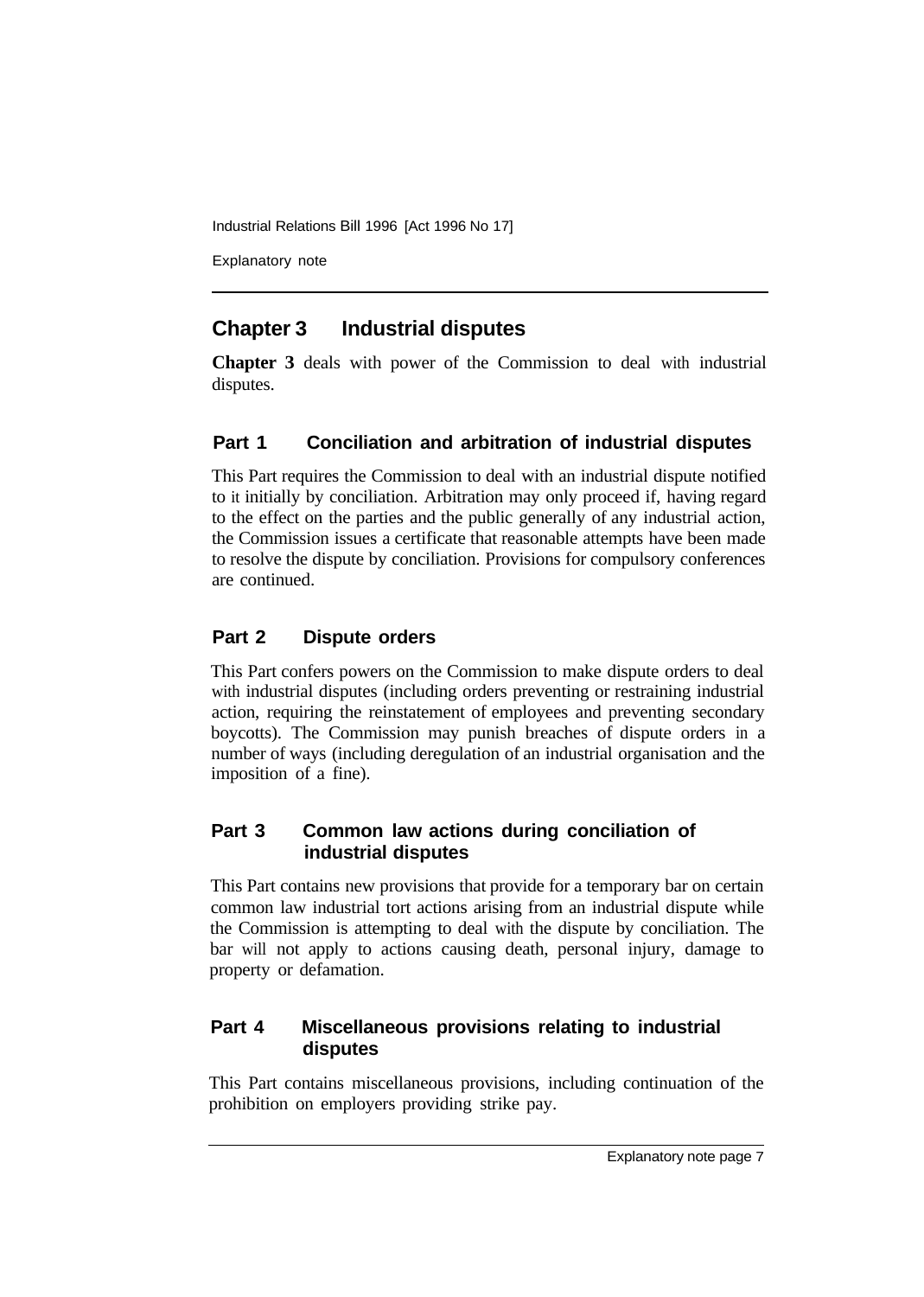Explanatory note

# **Chapter 4 Industrial Relations Cornmission**

**Chapter 4** deals with the new Commission, which will replace the existing Commission and the Industrial Court.

# **Part 1 Establishment and functions of Commission**

This Part provides for the establishment of the Industrial Relations Commission of New South Wales and sets out its general functions. The Part requires the Commission to take account of the public interest, including the objects of the proposed Act and the economy of the State.

# **Part 2 Membership of Commission**

This Part provides for the membership of the Commission. The Commission will consist of the President, the Vice-President, Deputy Presidents and Commissioners. The Part provides for the appointment of judicial members from among the Presidential members to constitute the Commission in Court Session.

# **Part 3 The Commission in Court Session**

This Part provides that the judicial members of the Commission constitute a superior court of record called the Commission in Court Session for the purpose of exercising specified judicial functions of the Commission (including criminal proceedings, unfair contracts, contraventions of dispute orders, de-registration and other proceedings relating to industrial organisations and certain appeals). The Part restores the declaratory jurisdiction of the Commission under the former 1940 Act.

# **Part 4 Organisation of Commission**

This Part deals with the constitution of the Commission in exercising its functions (either by a single member or a full bench), the allocation of matters to specially appointed members to deal with regional matters, general award review and discrimination in the workplace.

# **Part 5 Procedure and powers of Commission**

This Part deals with the procedure and powers of the Commission in exercising its jurisdiction. In particular, the Commission (when not in Court Session) is not bound by legal technicalities or the rules of evidence. The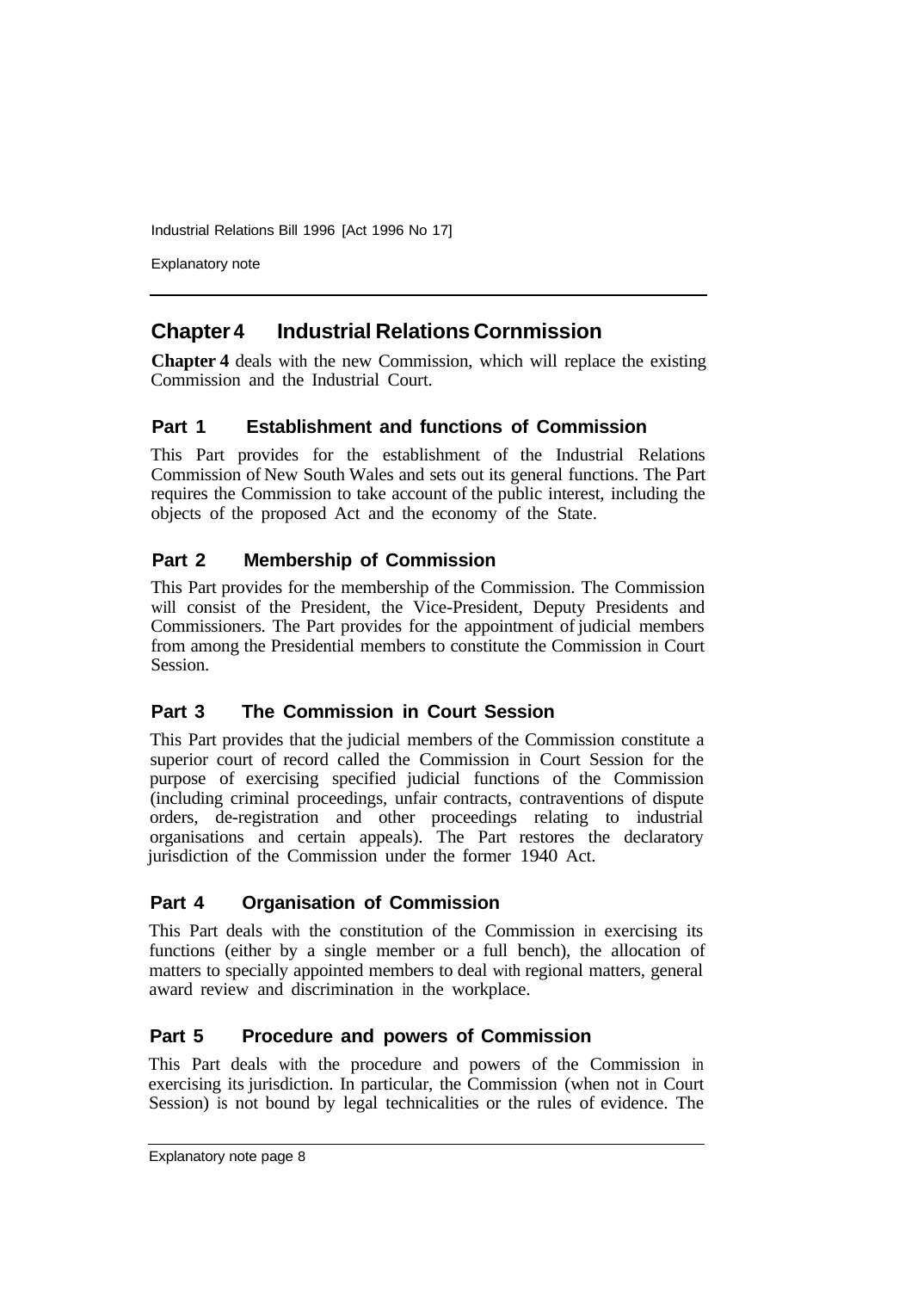Explanatory note

right of the Minister to intervene in proceedings is retained and is extended to the President of the Anti-Discrimination Board. The Part also deals with other provisions in the 1991 Act (including provisions relating to legal representation, the power to order secret ballots, provisions as to costs and contempt proceedings).

# **Part 6 Rules of Commission**

This Part makes provision for the establishment of the Rule Committee of the Commission, the subject-matter of rules and the procedure at meetings of the Rule Committee.

# **Part 7 Appeals and references to Commission**

This Part makes provision for appeals and references to the Commission. Under the Part an appeal will lie to a Full Bench of the Commission (by leave) against a decision of a member of the Commission. Appeals will not be by way of a new hearing.

The Part also covers reference of matters from the Industrial Registrar to the Commission, and appeals to the Commission against certain decisions of the Industrial Registrar. The Part continues the provisions for appeals in criminal matters from Industrial Magistrates and Local Courts under the industrial relations and other legislation to the Commission in Court Session (instead of the District Court).

# **Part 8 Industrial Committees**

This Part provides for the establishment and functions of Industrial Committees of the Commission (at present called Conciliation Committees and Contract Regulation Committees).

# **Part 9 Co-operation between State and Federal tribunals**

This Part continues the relevant provisions of the 1991 Act. Under the Part, if an approach is made by the Australian Industrial Relations Commission, a member of the State Commission may deal with matters covered by Commonwealth legislation and similar arrangements may be made for a member of the Commonwealth Commission to exercise State jurisdiction. Provision is also made for joint proceedings.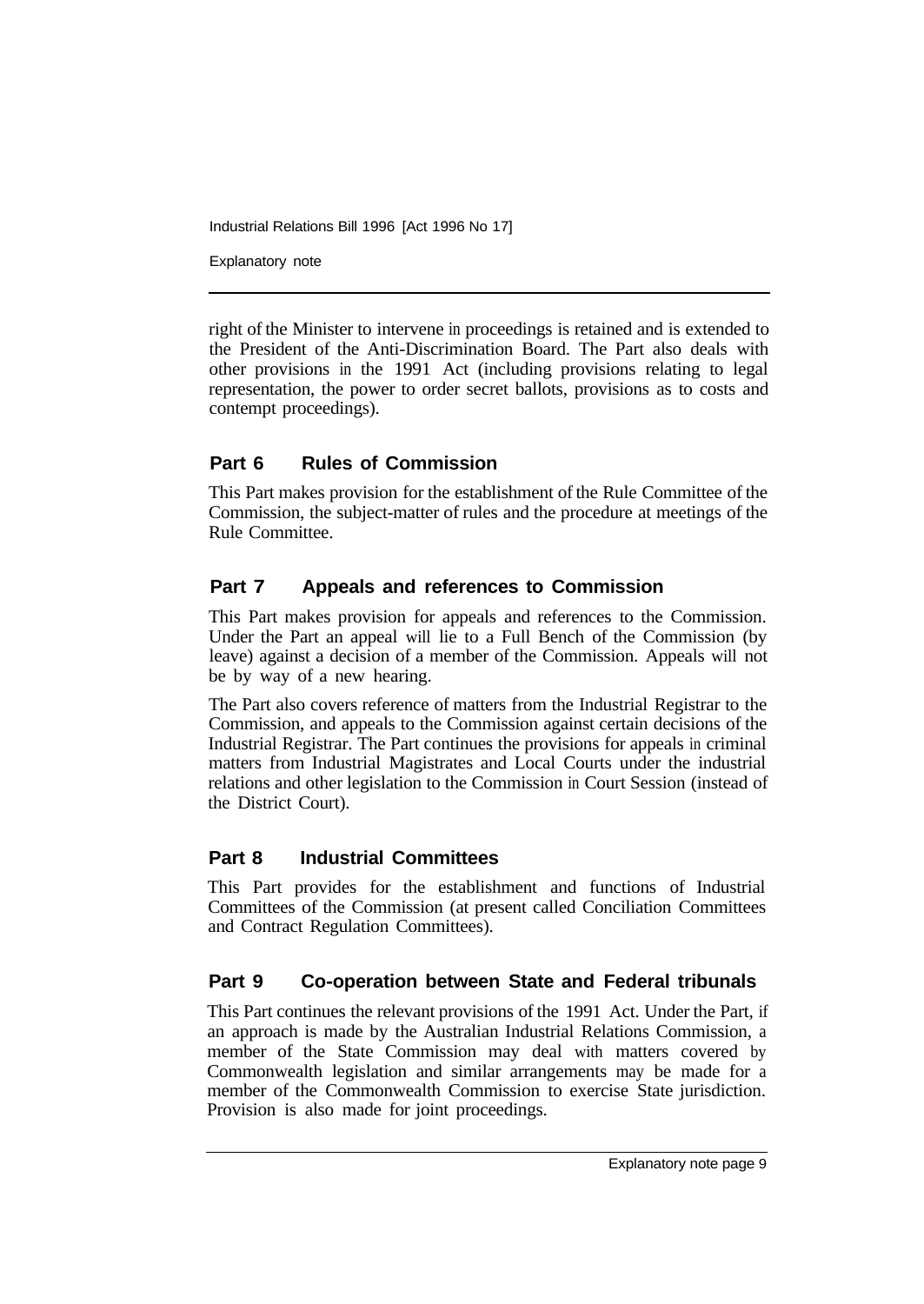Explanatory note

# **Part 10 Industrial Registrar**

This Part provides for the continuation of the offices of Industrial Registrar and Deputy Industrial Registrar and for the appointment of other registry staff.

# **Chapter 5 Industrial organisations**

**Chapter 5** contains provisions dealing with the following:

- principles of association relating to industrial organisations •
- State peak councils •
- registration of industrial organisations •
- regulation of registered industrial organisations
- demarcation orders •

entry and inspection by officers of industrial organisations

**•** legality of trade unions.

# **Part 1 Principles of association**

This Part declares certain principles of association.

The first of these principles concerns freedom of association. A person is entitled to be a member of an industrial organisation. Equally, a person cannot be compelled to become, or remain, a member of an industrial organisation.

The second principle concerns freedom from victimisation. An employer or industrial organisation must not victimise an employee or a prospective employee on a number of grounds (including that the person is or is not a member of an organisation of employees or has refused to engage in industrial action).

The Part enables a limited preference arrangement for members of industrial organisations of employees over non-members of such organisations to be inserted in industrial instruments. A preference will only be permitted if it is an award made with the consent of all the parties or an enterprise agreement made by the parties. The operation of preference clauses is to be Iimited to the engagement of prospective employees and cannot provide preference over a prospective employee with greater merit.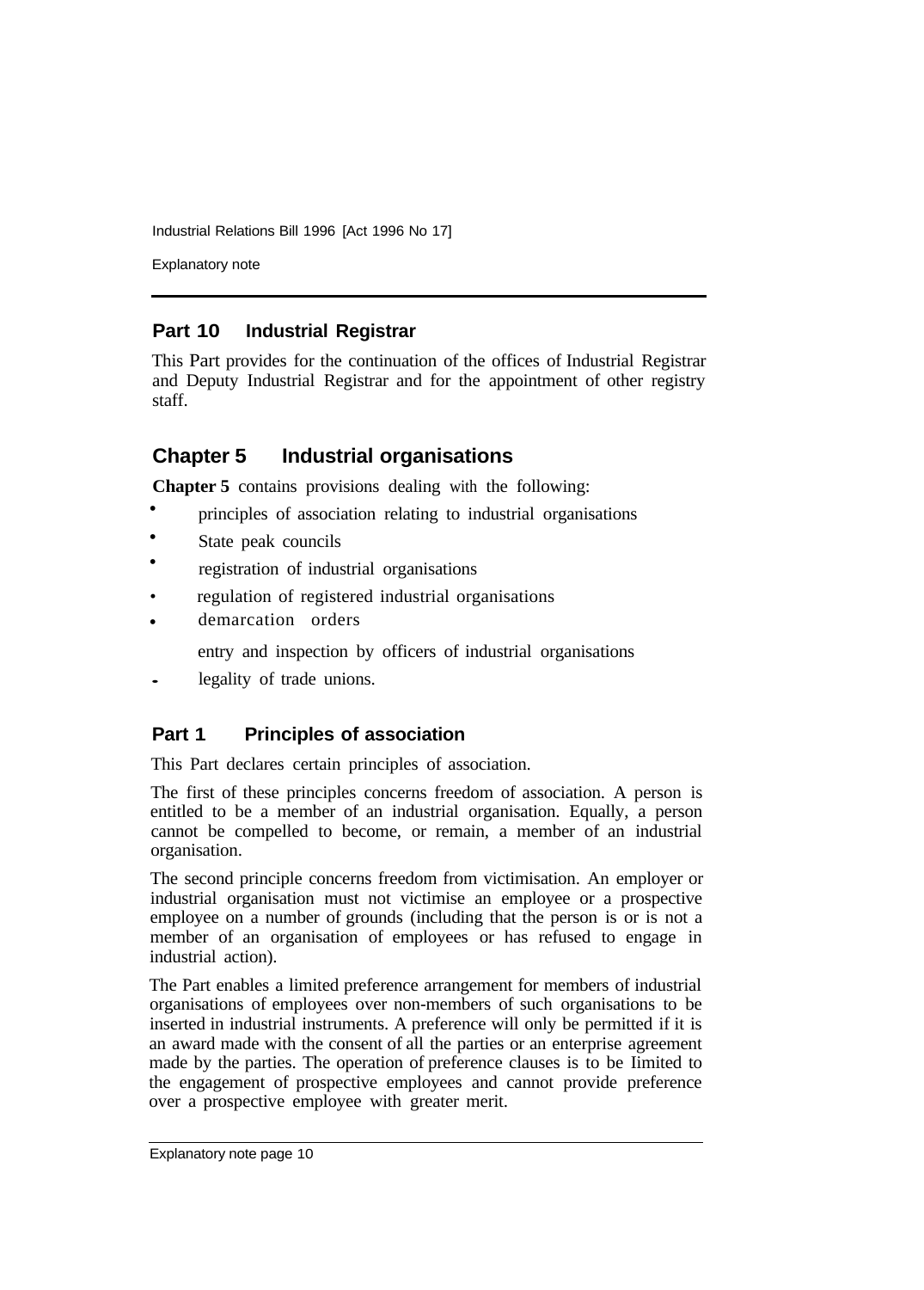**Explanatory note** 

A breach of the Part will no longer constitute a criminal offence, but the Commission will be able to enforce the Part by providing remedies for employees who are victimised in their employment by employers or industrial organisations on account of their membership or non-membership of a union.

## **Part 2 State peak councils**

The Part identifies the Labor Council of New South Wales as the State peak council for employees. Provision is made for the Commission to approve an organisation that represents a significant number of member employer associations operating primarily in New South Wales as a State peak council for employers.

# **Part 3 Registration of organisations**

This Part deals with the registration of industrial organisations for the purpose of participating in the State's industrial relations system.

#### **Division 1 Registration**

**Division 1** describes the organisations that may apply for registration. These are as follows:

- (a) an organisation of employees or employers formed for the purpose of incorporation under the proposed Act (such an organisation is called a *State organisation),*
- **(b)** an organisation of employees or employers that is federally registered (without branches) or a branch of such an organisation (such an organisation is called a *federal organisation),*
- (c) an organisation of employers incorporated under the *Corporations Law*  or any other Act (such an organisation is called a *separate organisation).*

At present only State organisations may be registered (although previous separate organisations were permitted to continue under the 1991 Act). The category of federal organisations will enable a State branch of a federal organisation to be registered without the necessity to establish a mirror State organisation with the same membership and officials.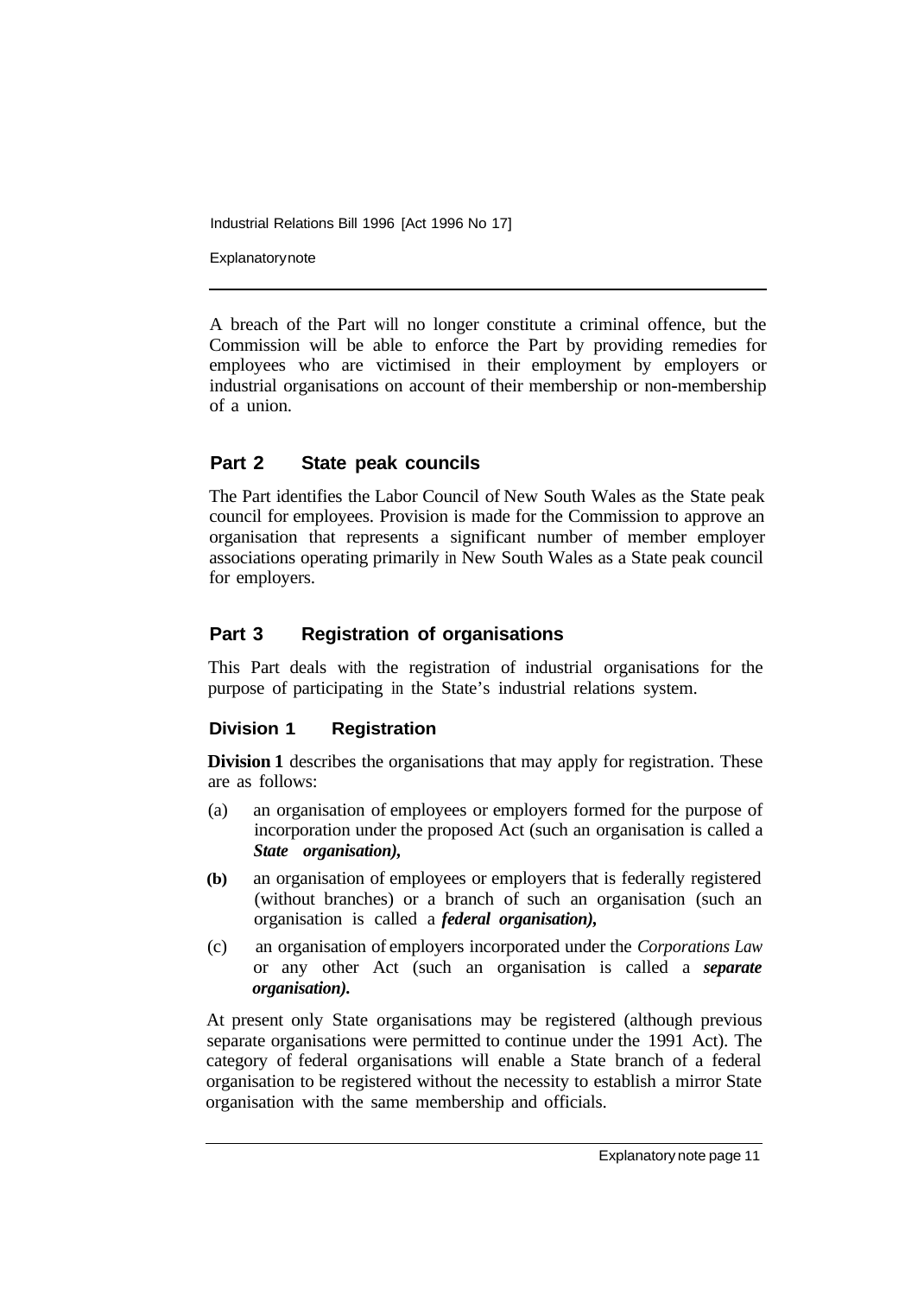Industrial Relations Bill 1996 [Act 1996 No 17] Explanatory note

This Division sets out the criteria for registration and the procedure by which registration is effected. A procedure for raising objections to the registration of an organisation and for resolving objections is provided. On registration, an organisation that is a State organisation is incorporated under the proposed Act.

Industrial organisations of employees or employers registered or recognised under the 1991 Act immediately before the repeal of that Act are taken to be registered as industrial organisations under the proposed Act.

# **Division 2 Cancellation of registration**

**Division 2** makes provision for the cancellation of the registration of industrial organisations by the Commission. Grounds of cancellation include breach by an organisation, or a substantial number of its members, of the requirements of the proposed Act, any industrial instrument or order of the Commission or if an organisation, or a substantial number of its members, have engaged in industrial action that has had, is having or is likely to have, a substantial adverse effect on the safety, health or welfare of the community.

The Commission may cancel the registration of an organisation if the ground for cancellation has been established but only if the Commission considers that the gravity of the case warrants such action. On cancellation of registration, an organisation ceases to be an industrial organisation for the purposes of the proposed Act. Other consequences of the cancellation of registration are described.

Certain alternatives to cancellation of registration are provided if the Commission considers that a ground of cancellation has been established but that justice demands that other action be taken. For example, if the difficulty has arisen because of the conduct of a particular group of members of the industrial organisation, the Commission may make a demarcation order under Part 6 of this Chapter so as to exclude members of that group from eligibility for membership of the organisation concerned. The Commission may also suspend rights, privileges or capacities of an industrial organisation or make other specified orders if it considers that cancellation of registration or alteration of rules is inappropriate.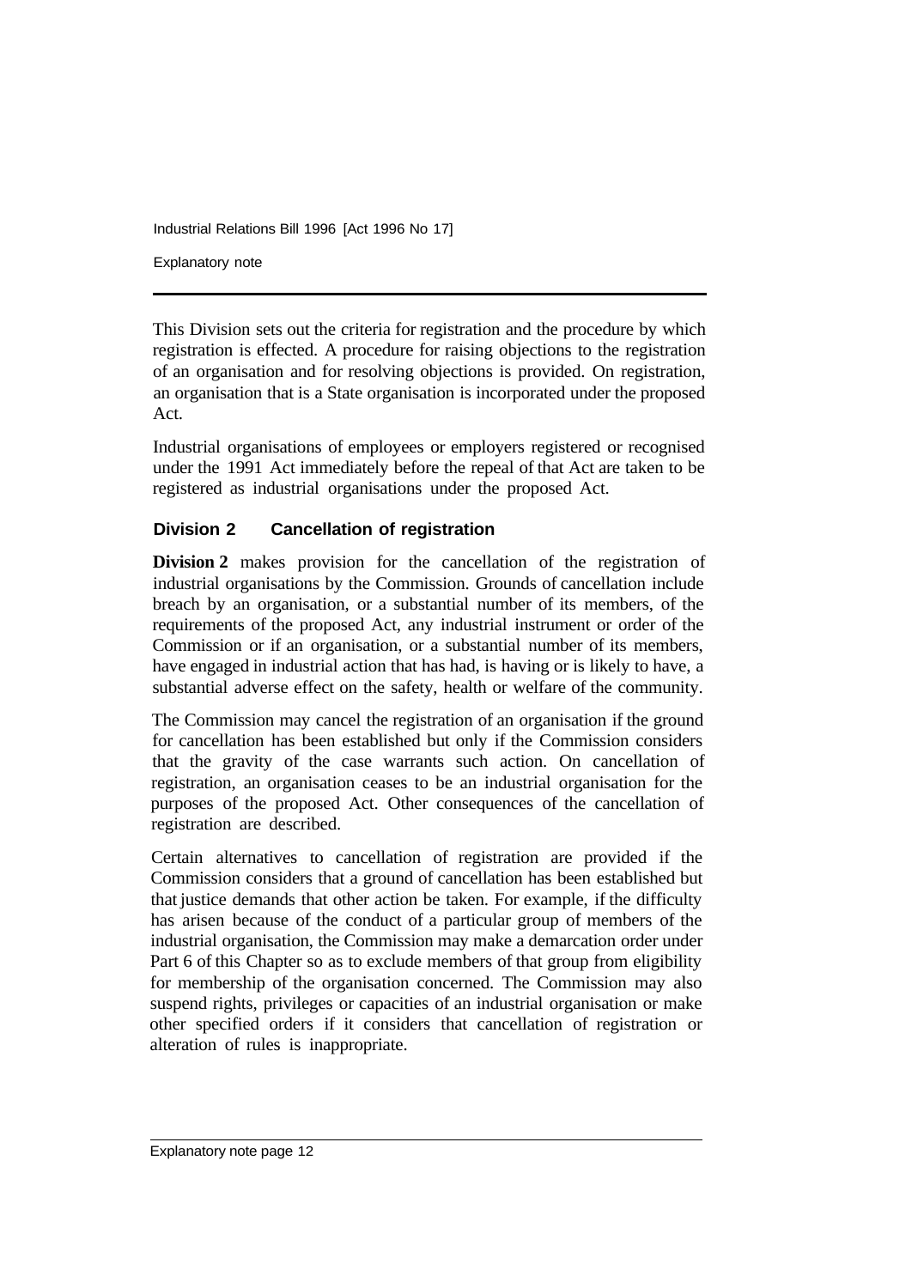**Explanatory note** 

# **Part 4 Regulation of State industrial organisations**

This Part makes provision for regulation of State industrial organisations.

# **Division1 Application**

**Division 1** states that the Part applies to industrial organisations that are State organisations registered under the proposed Act.

## **Division 2 Rules**

**Division 2** deals with matters that must be covered by the rules of State organisations. These matters include general requirements, conditions of eligibility for membership, procedural and administrative matters, elections for and terms of office and the making of loans, grants and donations.

The Division also includes provisions dealing with alteration of the rules of State organisations, changes of names of State organisations, rules that contravene the requirements of proposed Part 4 as to rules and the making of orders by the Commission giving directions for the performance or observance of rules.

# **Division 3 Election of officers**

**Division 3** provides for the election of officers of State organisations and permits the making of regulations for that purpose (that may adapt provisions dealing with elections included in the *Industrial Relations Act 1988* of the Commonwealth). The Division deals with offences in relation to, and the cost of, elections.

Provision is made for inquiries by the Commission concerning the conduct of elections for officers in State organisations. If the Commission finds that an irregularity has occurred, orders that the Commission may make include declaring an election void, declaring persons to have been or not to have been elected or requiring a new election to be held.

# **Division 4 Membership**

**Division 4** deals with matters relating to membership of organisations, including entitlement to membership, requests for statements of membership, entitlements to a copy of the rules and copies of auditors' reports and audited accounts, resignation from membership and enforcement of the requirements of the Division.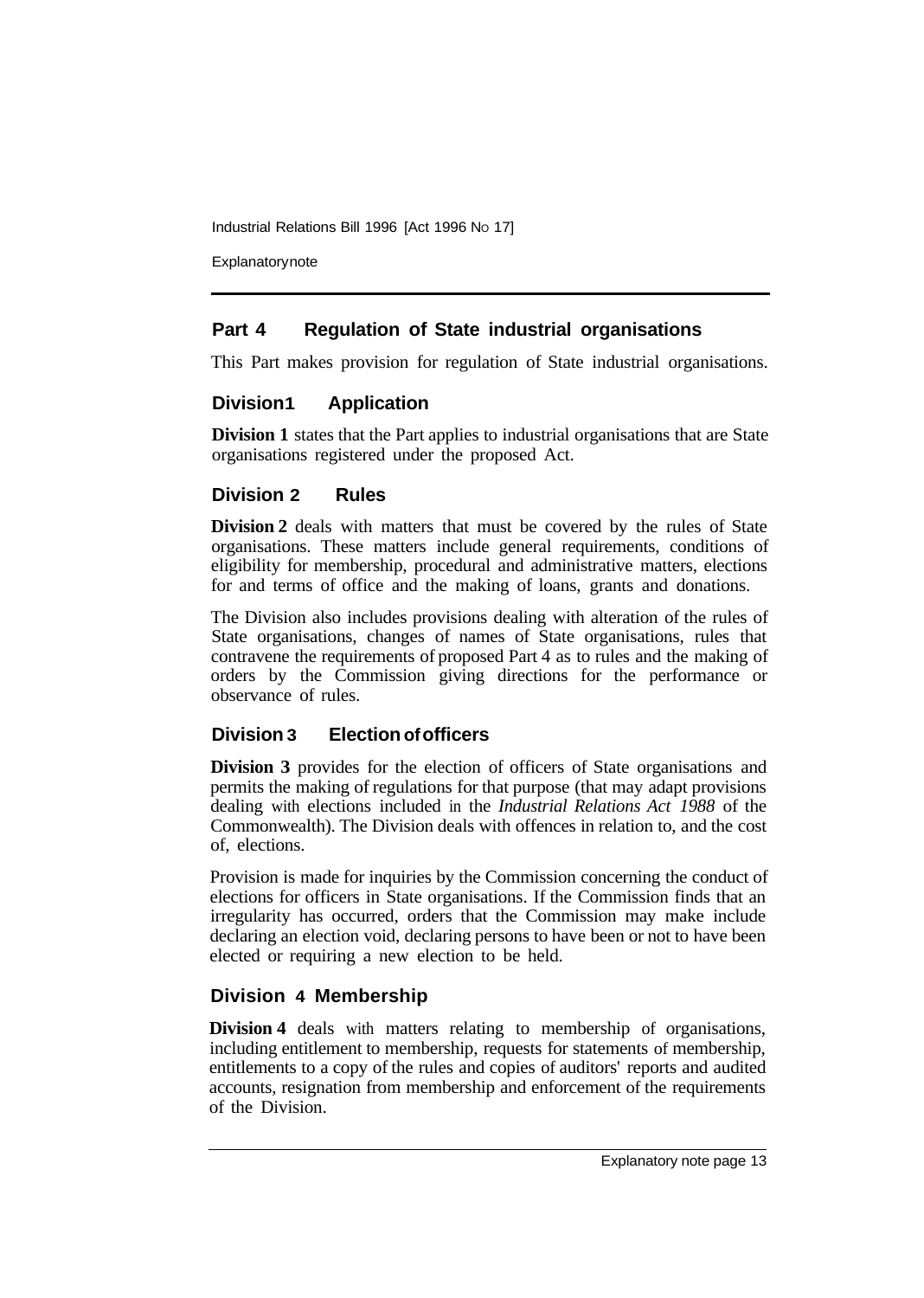Explanatory note

#### **Division 5 Duties and liabilities of officers**

**Division 5** deals with the duties and liabilities of officers of State organisations. Officers must not act dishonestly, with intent to deceive or defraud an organisation or its members. They must not use their positions for profit and are liable to compensate the organisation for any loss sustained as the result of a failure to comply with these requirements. Officers must also disclose any interest that they may have in any contract or proposed contract with the organisation. Contraventions of the Division are criminal offences.

#### **Division 6 Disqualification from office**

**Division 6** contains provisions dealing with the disqualification of persons from holding office in State organisations on the basis of their conviction for certain specified serious offences unless they have obtained the leave of the Commission or 5 years has elapsed since they were convicted or released from prison.

#### **Division 7 Records**

Organisations are required, in accordance with this Division, to maintain specified records and to lodge specified information, including information concerning membership and the making of loans, grants and donations, with the Industrial Registrar at regular specified intervals.

#### **Division 8 Accounts and audit**

**Division 8** enables the making of regulations about the accounts and audit of State organisations (which may adopt provisions included in the *Industrial Relations Act 1988* of the Commonwealth).

#### **Division 9 Amalgamation**

**Division 9** enables the making of regulations about the amalgamation of State organisations (which may adopt provisions included in the *Industrial Relations Act 1988* of the Commonwealth).

#### **Division 10 Validating provisions**

**Division 10** contains validating provisions that maintain uniform Commonwealth/State provisions. Acts done in good faith or more than 4 years previously by collective bodies of organisation and officers or by persons purporting to act as collective bodies or officers are, subject to specified exceptions, saved despite invalidities that might later be discovered concerning the election of the collective bodies or officers or the making, alteration or rescission of rules.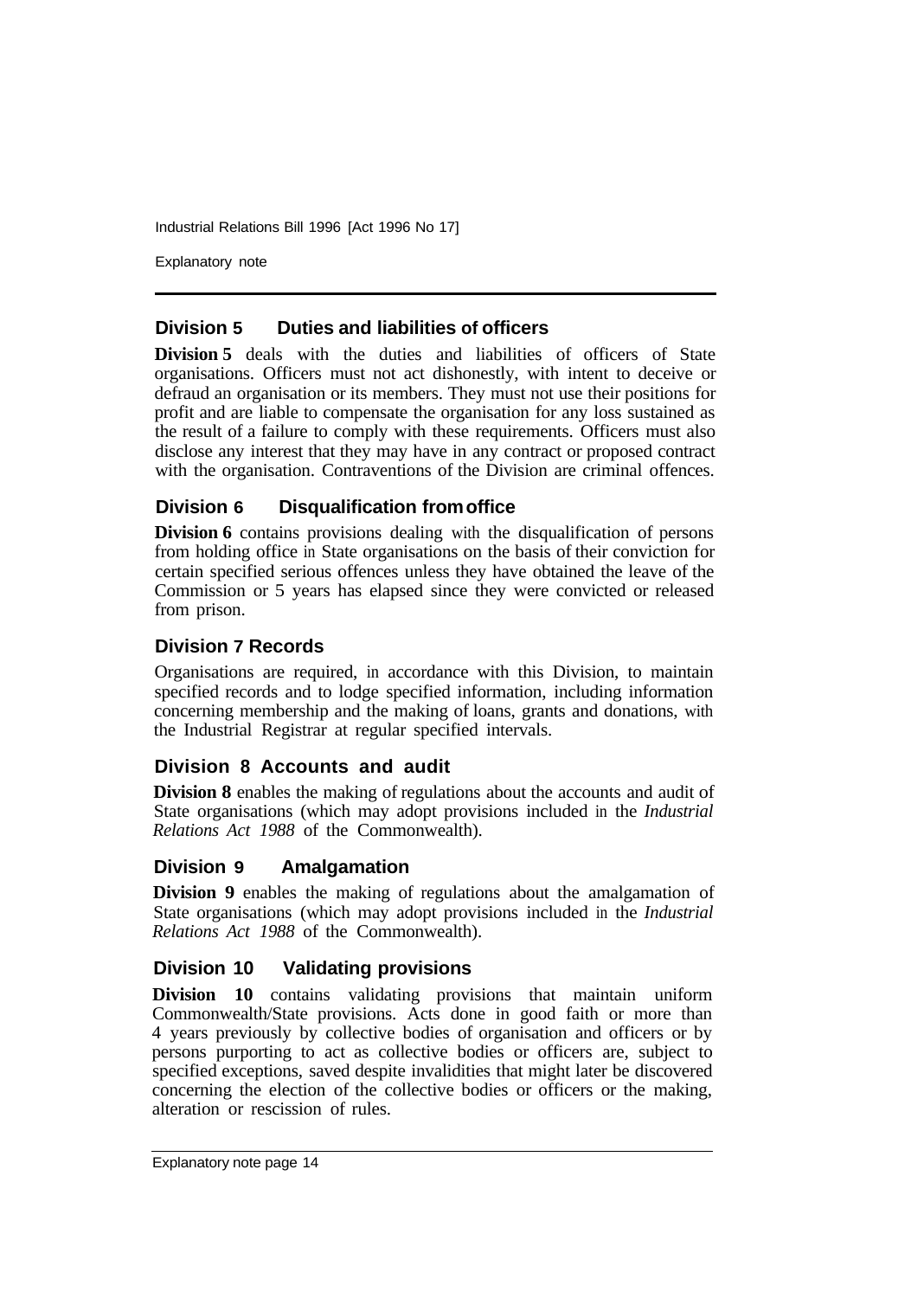**Explanatory note** 

Powers are conferred on the Commission to make declarations concerning the operation of these provisions and the consequences of any invalidity that has occurred in the operation of an organisation. Provision is made for persons who have been treated as members of an organisation to be admitted as members. No proceedings may be taken to challenge the validity of an organisation merely because its members are also members of an organisation registered under the *Industrial Relations Act 1988* of the Commonwealth.

#### **Part 5 Regulation of industrial organisations (other than State organisations)**

This Part makes provision for the regulation of federal organisations and separate organisations. The organisations will also be regulated by the legislation under which they are incorporated (including as appropriate the *Industrial Relations Act 1988* of the Commonwealth or the *Corporations Law).* 

The Part permits the regulations to apply provisions of Part 4 to those organisations or to make separate provision for those organisations about matters dealt with in Part 4.

The Part also makes provision as to documents that must be lodged by federal organisations and separate organisation with the Industrial Registrar, and as to cancellation of registration or other penalties for contravention of the requirements of the Part by those organisations.

#### **Part 6 Demarcation orders**

This Part empowers the Commission to determine any question about the demarcation of the industrial interests of industrial organisations of employees on its own initiative or on application by an industrial organisation, an employer or a State peak council. The Part continues similar provisions in the 1991 Act.

## **Part 7 Entry and inspection by officers of industrial organisations**

This Part deals with rights of entry and inspection by officers or employees of industrial organisations of employees who have been authorised by the Industrial Registrar for the purposes of the Part.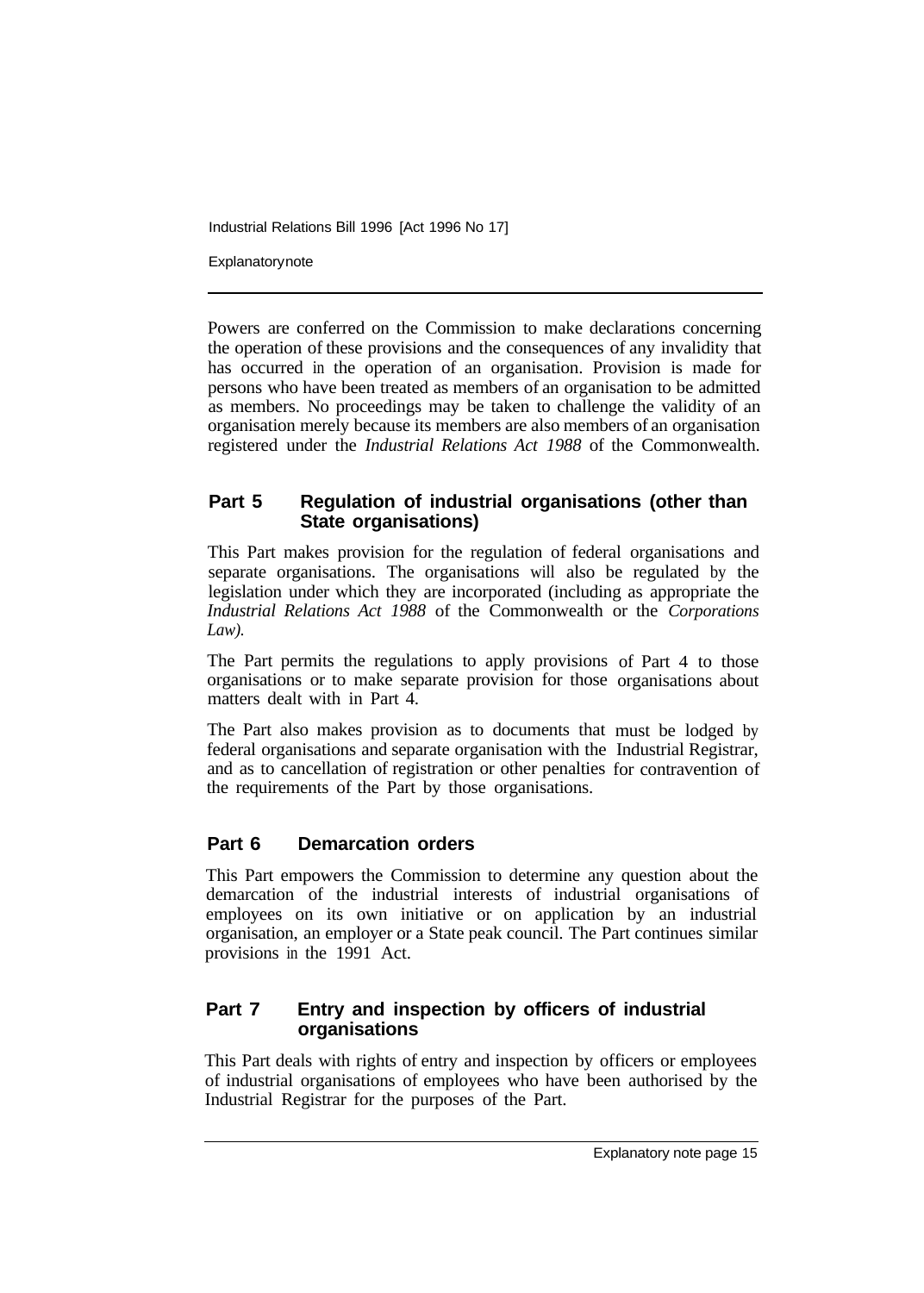**Explanatory note** 

The rights conferred on an authorised officer by the Part cover premises where persons who are, or are eligible to be, members of the industrial organisation of employees concerned are employed. At present those rights are conferred only in respect of members.

Authorised officers may enter premises to speak with employees or to investigate suspected breaches of industrial relations legislation or awards or other industrial instruments. Authorised officers may also, for the purposes of any such investigation, inspect (and take copies of) any of the employers' records and other relevant documents kept by the employers. 24 hours' notice is required before the exercise of a power conferred by the Part (other than the power to speak to employees). At present 7 days' notice is required.

Provision is made for revocation of authorities in the event of a misuse of the powers conferred.

## **Part 8 Legality of trade unions**

This Part continues those provisions of the 1991 Act that ensure the legality of trade unions (being either employee or employer organisations) arising under laws relating to restraint of trade.

# **Chapter 6 Public vehicles and carriers**

**Chapter 6** carries forward the provisions of the 1991 Act that apply a modified industrial relations system for drivers of public vehicles and carriers of goods by vehicle who are engaged under contracts that are not contracts of employment.

#### **Part 1 Application and definitions**

This Part provides precise definitions of a *contract of bailment* in the case of drivers of public vehicles and of a *contract of carriage* in the case of carriers of goods. The Chapter is to be extended to bicycle couriers.

#### **Part 2 Contract determinations**

This Part confers functions on the Commission relating to determinations of conditions of contracts to which the Chapter applies. The Commission's functions under the Part include the holding of inquiries into various matters arising under contracts of bailment of public vehicles and of carriage of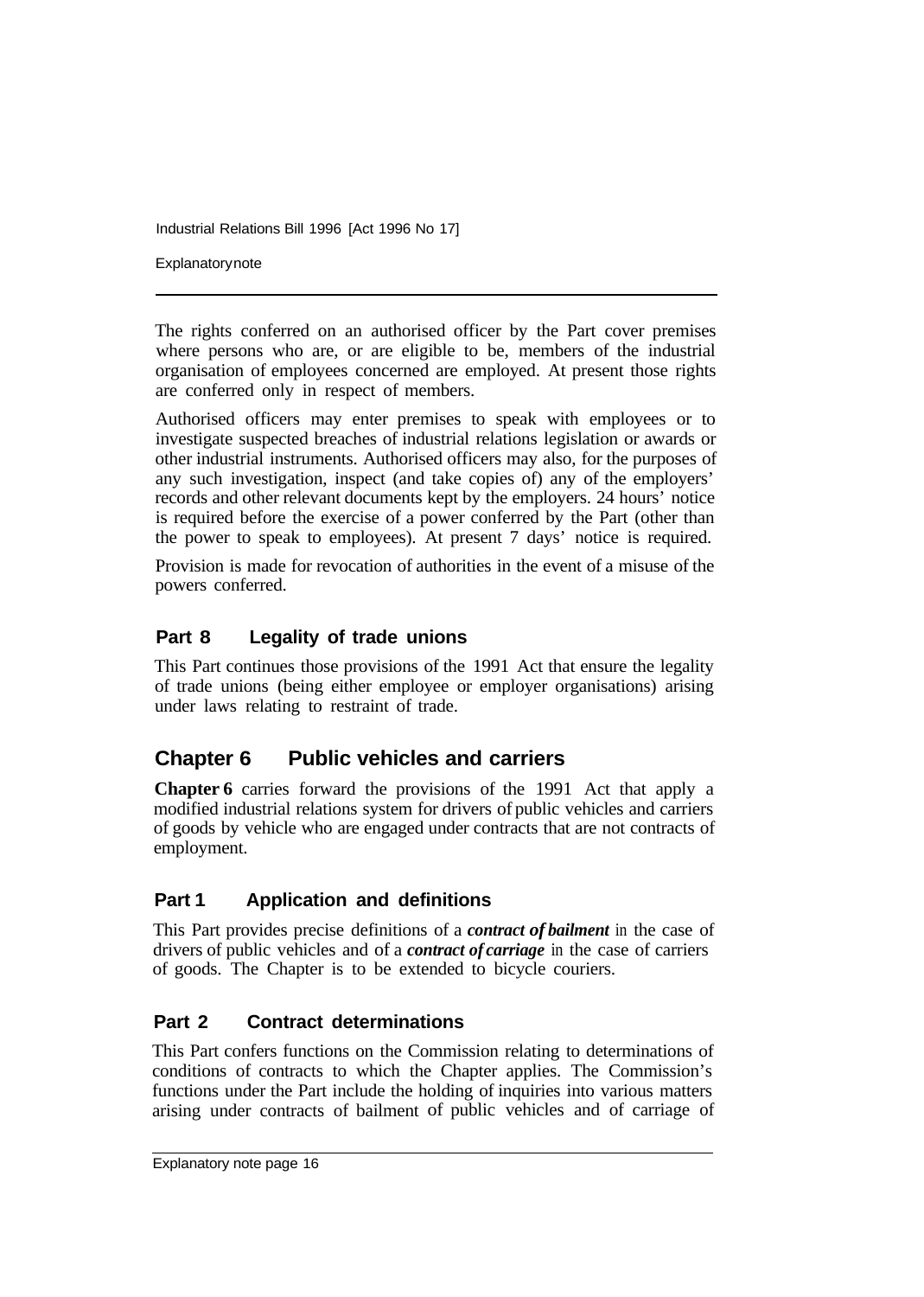**Explanatory note** 

goods and the holding of conferences prior to the making of contract determinations. The Part carries forward and clarifies the existing provisions for ordering reinstatement where contracts are terminated unjustly.

#### **Part 3 Contract agreements**

This Part permits associations of employing contractors, bailors of public vehicles or principal contractors to enter into agreements with associations of contract drivers or associations of contract carriers relating to contract conditions and provides for such agreements to be registered.

# **Part 4 Dispute resolution**

This Part contains provisions for compulsory conferences on disputes relating to contracts.

## **Part 5 Associations of employing contractors, drivers and carriers**

This Part provides for the registration of associations of contractors, associations of drivers and associations of carriers and for matters related to such registration, including objections to and cancellation of registration.

# **Part 6 Applied provisions**

This Part applies a number of provisions of the proposed Act relating to employees to drivers and carriers, including the prohibition on strike pay, the principles of association, powers of entry by officers of organisations and enforcement of entitlements.

#### **Part** *7* **Compensation for termination of certain contracts of carriage**

This Part continues the provisions enacted by the *Industrial Relations (Contracts of Carriage) Amendment Act 1994* for the award of compensation to carriers by a specially constituted Tribunal if their contracts are terminated after they paid money for "goodwill" to enter the industry.

# **Chapter 7 Enforcement**

**Chapter 7** deals with the enforcement of entitlements and obligations under the industrial relations legislation and industrial instruments.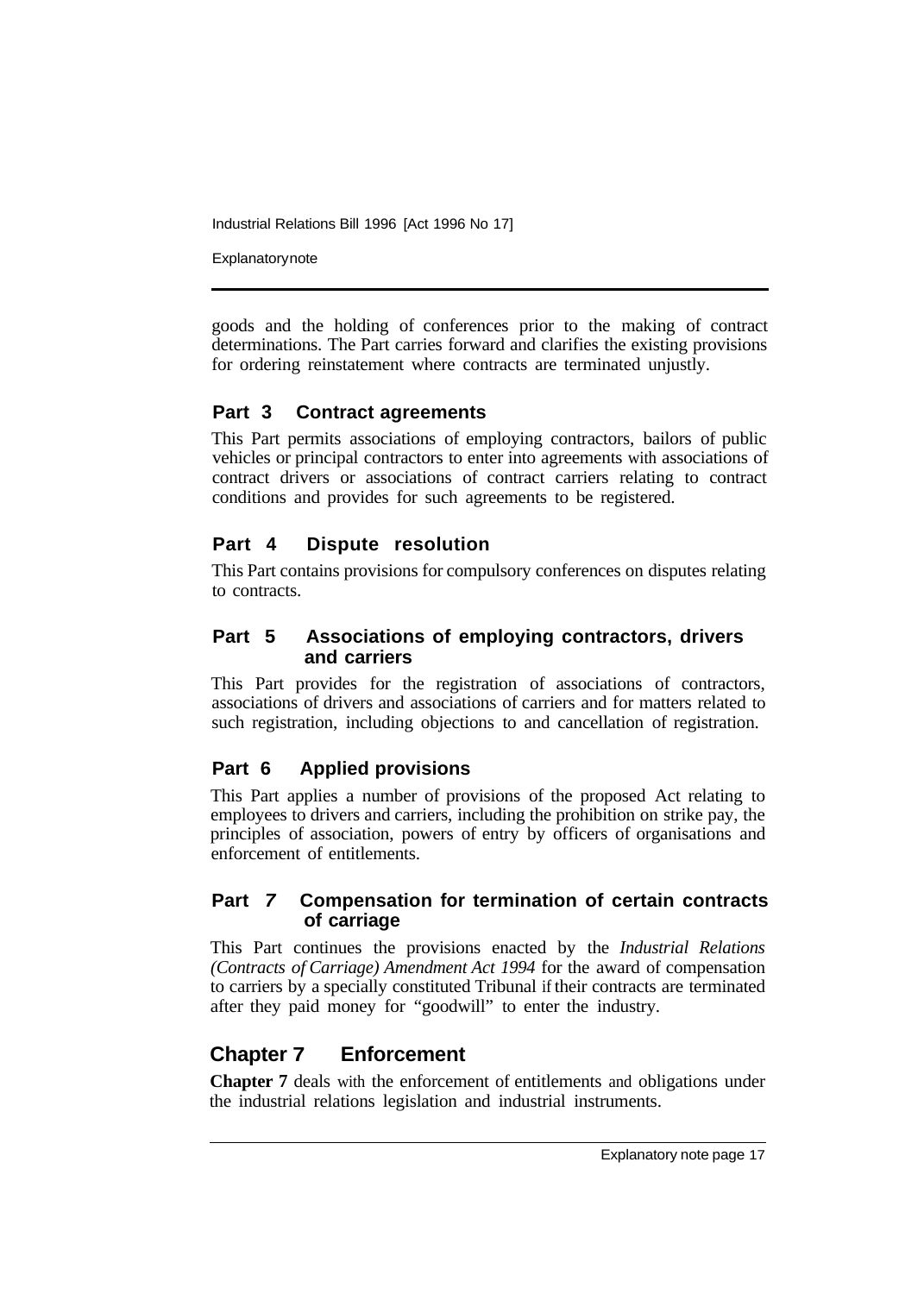Explanatory note

#### **Part 1 Breach of industrial instruments**

This Part deals with breaches of awards and other industrial instruments. The Part provides that such breaches give rise to a civil penalty (maximum \$10,000) instead of a criminal offence (maximum \$5,000). Provisions of the 1991 Act relating to prohibitions on advertising in contravention of such instruments, requiring the exhibition of those instruments in workplaces and prohibiting union officials collecting money for any such contravention for the purpose of intimidation or other unlawful purpose.

#### **Part 2 Recovery of remuneration and other amounts**

This Part continues the provisions of the 1991 Act for the recovery of remuneration by employees before the Commission in Court Session or an Industrial Magistrate. The small claims procedure is retained and provisions in the 1940 Act relating to the use of that procedure by the Commission in arbitration proceedings is restored.

#### **Part 3 Industrial Magistrates**

This Part continues the provisions for the appointment and jurisdiction of a Chief Industrial Magistrate and other Industrial Magistrates.

#### **Part 4 Inspectors and their powers**

This Part provides for the appointment and powers of Departmental inspectors for the purposes of the enforcement of the industrial relations legislation and industrial instruments. The powers are extended so as to enable their use in routine investigations. A search warrant is required for entry into residential premises.

#### **Part 5 Evidentiary provisions**

This Part contains evidentiary provisions for the purposes of proceedings.

#### **Part 6 Criminal and other legal proceedings**

This Part enacts provisions concerning legal proceedings brought under the proposed Act. Those provisions include:

- the issue of penalty notices by inspectors, •
- offences under the proposed Act may be prosecuted in a Local Court (constituted by an Industrial or other Magistrate) or the Commission in Court Session, •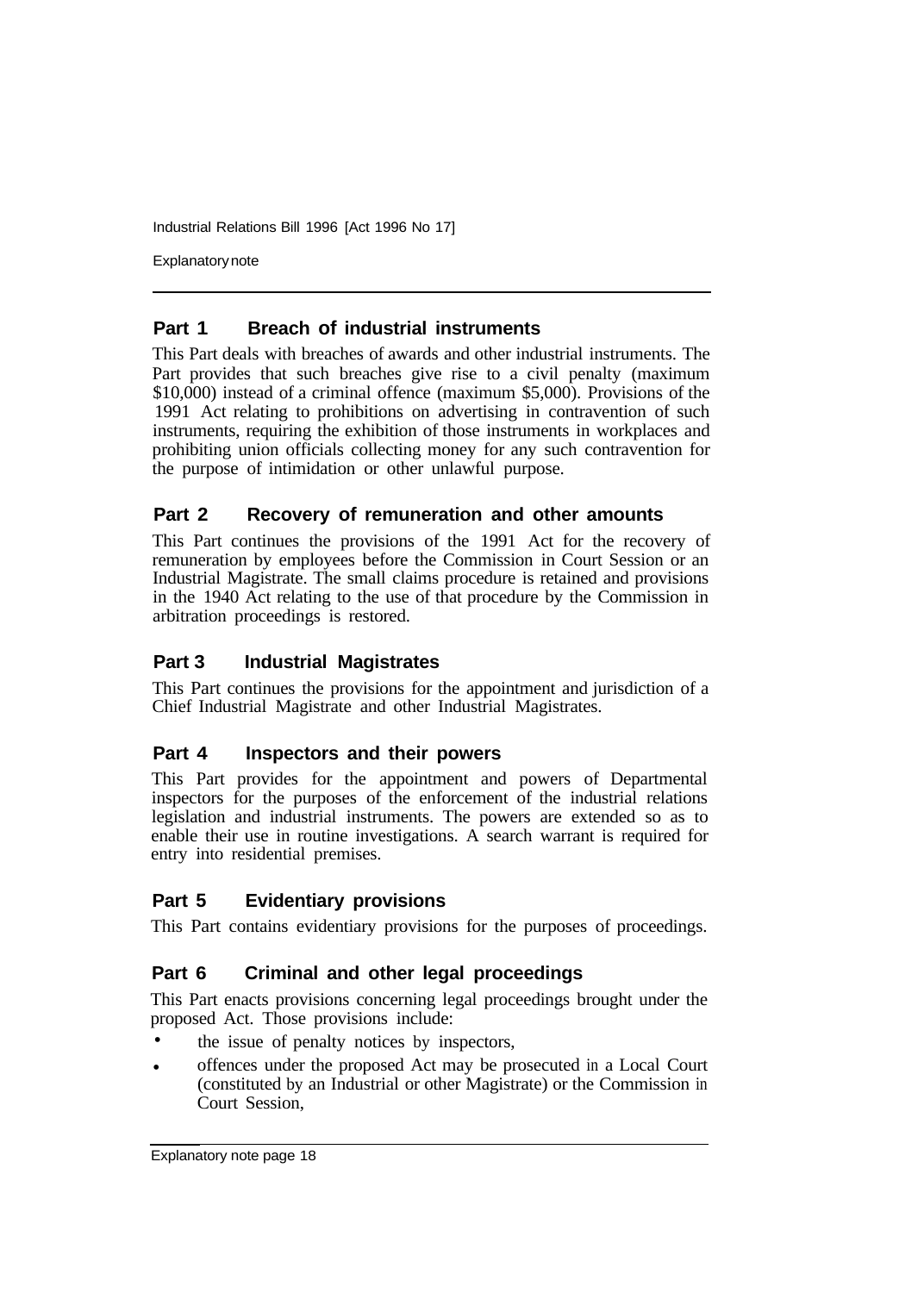Explanatorynote

- any prosecution under the proposed Act cannot be instituted except with the written consent of the Minister, by an inspector or by authority conferred by the regulations, •
- officers of corporations are liable for offences committed by the corporation that they permit or authorise, •
- penalties payable under the proposed Act by an organisation, or an officer of an organisation, are a charge on the assets of the organisation. •

# **Chapter 8 Miscellaneous**

**Chapter 8** contains miscellaneous provisions, including:

- declaring that the proposed Act binds the Crown and carrying forward special provisions relating to Crown employees, •
- declaring that industrial instruments provide minimum entitlements, •
- the making of regulations in aid of the proposed Act, •
- the review of the proposed Act. •

The Chapter also repeals the *Industrial Relations Act 1991* and regulations in force under that Act.

# **Schedules**

**Schedule 1** continues existing provisions that deem certain persons to be employees. The provisions continue similar provisions in the 1991 Act.

**Schedule 2** contains provisions relating to the members of the Commission.

**Schedule 3** contains provisions relating to the members of Industrial Committees.

**Schedule 4** enacts certain savings, transitional and other provisions consequent on the enactment of the proposed Act, and enables further provision of a similar kind to be made by regulation. The Schedule contains provisions which appoint the existing Judges of the Industrial Court as members of the new Commission and as judicial members of the